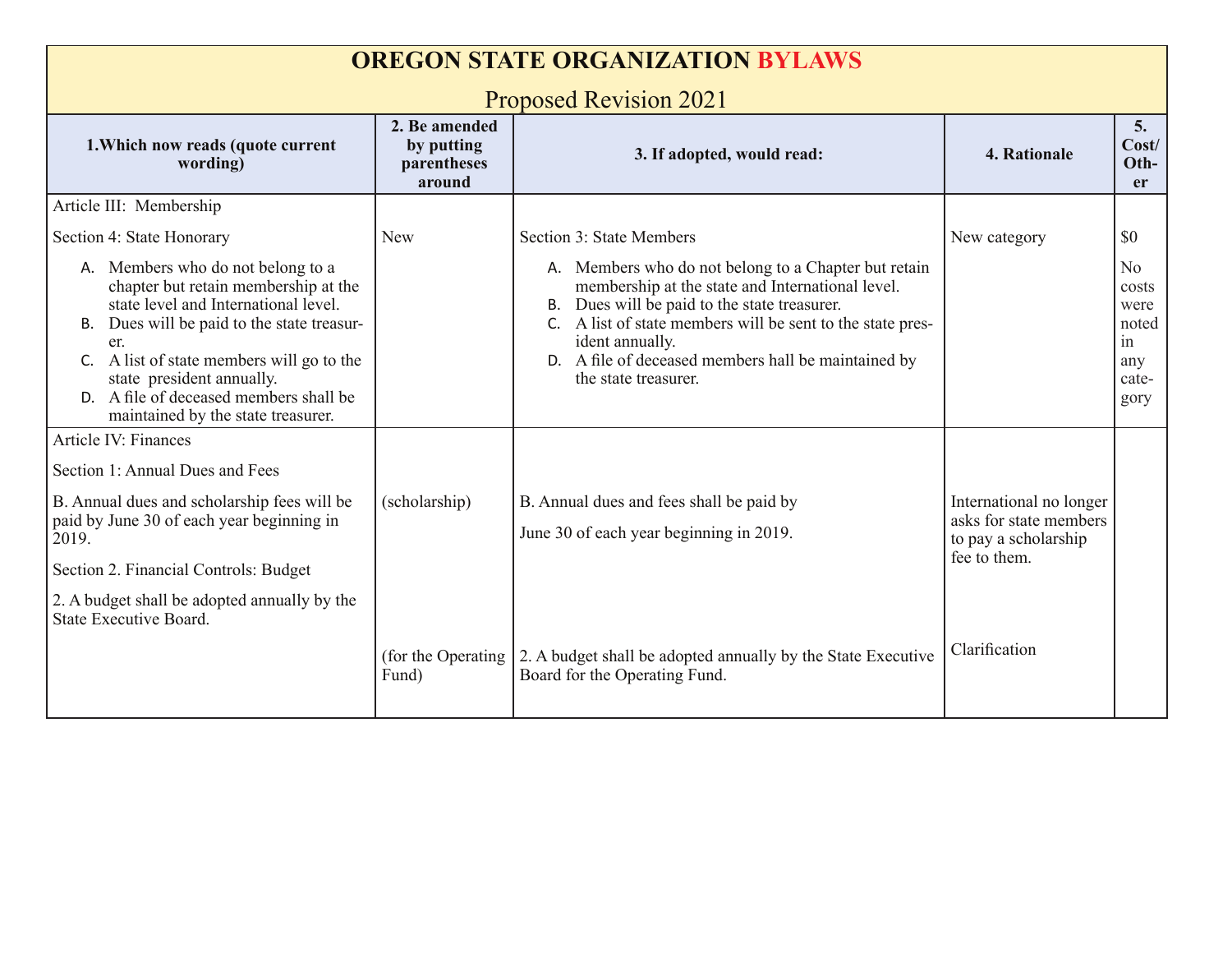| Article V: Meetings                       | New Article V | Article V: Meetings                                                                                                                                                                                                                                                                                                                    |  |
|-------------------------------------------|---------------|----------------------------------------------------------------------------------------------------------------------------------------------------------------------------------------------------------------------------------------------------------------------------------------------------------------------------------------|--|
| Section 1: Chapter Meetings               |               | A. Regular Meetings                                                                                                                                                                                                                                                                                                                    |  |
| A. Regular Meetings                       | Meetings      | 1. All members being notified, chapter meetings may be<br>face-to-face, through electric communications or through<br>a combination of two, as long as members present may<br>simultaneously hear one another and participate during the<br>meeting.                                                                                   |  |
|                                           |               | 2. All members being notified, matters requiring imme-<br>diate chapter action may be voted upon by mail (postal or<br>electronic) that provides a valid receipt of each responding<br>chapter member's vote. A majority vote of chapter members<br>shall be required for action.<br>3. Chapter meetings shall be held 4 times a year. |  |
| <b>B.</b> Executive Board Meetings        |               | <b>B.</b> Executive Board Meetings                                                                                                                                                                                                                                                                                                     |  |
|                                           |               | 1. The president may call an executive board meeting.                                                                                                                                                                                                                                                                                  |  |
|                                           |               | 2. A quorum shall be a majority of the voting members of<br>the board.                                                                                                                                                                                                                                                                 |  |
|                                           |               | 3. The board may meet through electronic communications<br>as long as all the members may simultaneously hear one<br>another and participate during the meeting.                                                                                                                                                                       |  |
| Article V Organization becomes Article VI | alignment     |                                                                                                                                                                                                                                                                                                                                        |  |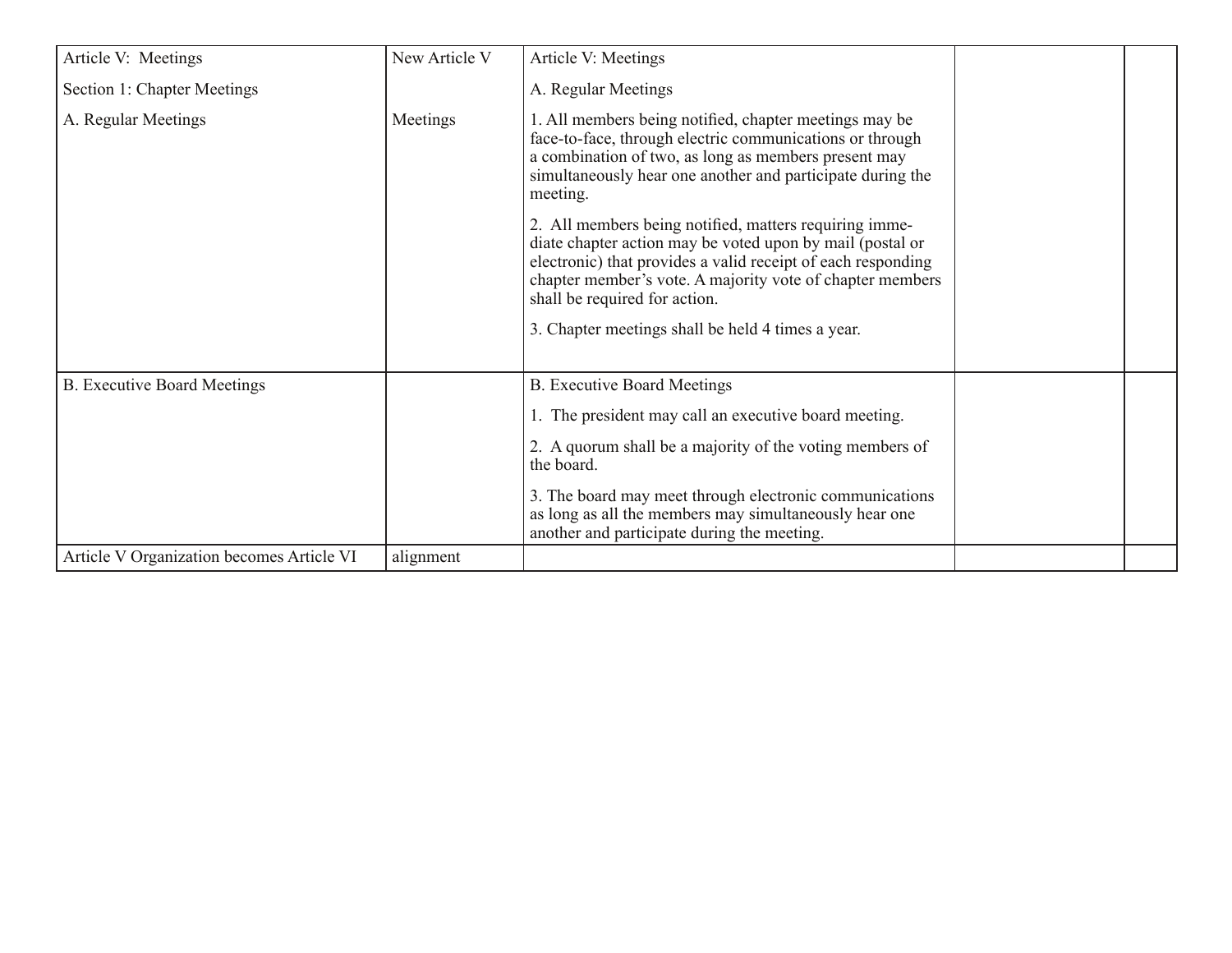| Article VII: Officers, Related and Special<br>Personnel                                      |                     |                                                                                                                            | Clarify title. |  |
|----------------------------------------------------------------------------------------------|---------------------|----------------------------------------------------------------------------------------------------------------------------|----------------|--|
| Section 3: Duties of Officers                                                                |                     |                                                                                                                            |                |  |
| A.5. Name an official representative for meet-<br>ings if the president is unable to attend. | (or vice president) | 5. Name an official representative for meetings if the presi-<br>dent or the vice president is unable to attend.           |                |  |
|                                                                                              |                     | C. The state secretary shall:                                                                                              |                |  |
| C. The secretary:                                                                            | (token)             | C.3. Secure a gift of appreciation for the retiring president                                                              |                |  |
| Section 4: Duties of Related Personnel                                                       |                     | presentation at state convention.                                                                                          |                |  |
| C.3. Secure a token of appreciation for                                                      |                     | 3. Maintain a collection of one hard copy of each New Ore-<br>gon Trail to be used as a history for Oregon State Organiza- |                |  |
| C.3. Maintain a collection of one copy<br>each                                               |                     | tion.                                                                                                                      |                |  |
| C. 4. Serve on the Executive Board and state                                                 |                     | 4. Serve on the Executive Board and Executive Committee                                                                    |                |  |
| Communications Committee as an ex-officio                                                    | (hard)              | 5. Serve on the Communications/                                                                                            |                |  |
| member, without vote.                                                                        |                     | Technology Committee.                                                                                                      |                |  |
| C.5. Serve on the Communications/ Technol-<br>ogy Committee.                                 |                     |                                                                                                                            |                |  |
|                                                                                              | (without vote)      |                                                                                                                            |                |  |
|                                                                                              |                     |                                                                                                                            |                |  |
| Section 6: Term of Office                                                                    | new                 | B. No officer, except the treasurer, editor, administrative<br>secretary, and parliamentarian may serve in the same office |                |  |
| B. No officer, except the treasurer, editor and<br>administrative secretary may serve in the |                     | longer than two terms in succession.                                                                                       |                |  |
| same office longer than two terms in succes-                                                 |                     |                                                                                                                            |                |  |
| sion.<br>Section 8: Nominations and Elections                                                |                     |                                                                                                                            |                |  |
| B. Election of state president, vice president,                                              |                     | B. Election of state president, vice president, and state                                                                  |                |  |
| and secretary shall be by a majority vote of                                                 |                     | Secretary shall be by a majority vote of written or electron-                                                              |                |  |
| written ballots cast by members registered<br>and attending state convention.                | (or electronic)     | ic ballots cast by members registered and attending state<br>convention.                                                   |                |  |
|                                                                                              |                     |                                                                                                                            |                |  |
| Article VII                                                                                  | alignment           |                                                                                                                            |                |  |
|                                                                                              |                     |                                                                                                                            |                |  |
| Article VIII                                                                                 | alignment           |                                                                                                                            |                |  |
|                                                                                              |                     |                                                                                                                            |                |  |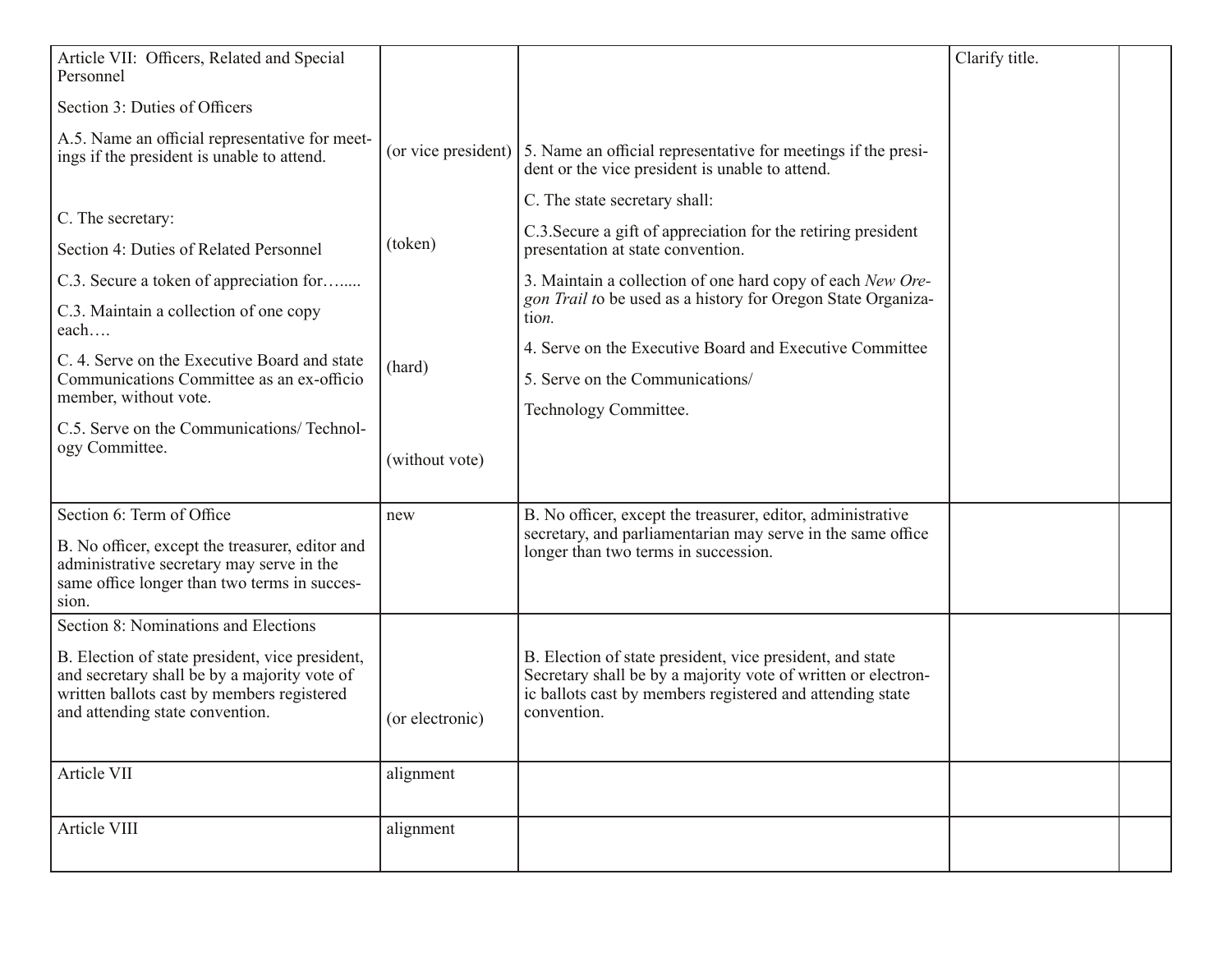|                                                                                         |                             | Section 1: Standing Committees                                                                                           |                                      |  |
|-----------------------------------------------------------------------------------------|-----------------------------|--------------------------------------------------------------------------------------------------------------------------|--------------------------------------|--|
| Committees                                                                              | rename                      | A. Bylaws Interpretation                                                                                                 |                                      |  |
| Section 1: Elected Committees                                                           |                             | <b>B.</b> Finance                                                                                                        |                                      |  |
| A. Finance                                                                              |                             | C. Nominations                                                                                                           |                                      |  |
| <b>B.</b> Nominations                                                                   |                             |                                                                                                                          |                                      |  |
| Section 2. Appointed Committees                                                         |                             | Section 2. Appointed Committees                                                                                          | Membership & Expan-                  |  |
| A. Awards/General                                                                       |                             | A. Bylaws/Standing Rules                                                                                                 | sion Committees are<br>being united. |  |
| B. Awards/Financial/Scholarship                                                         |                             | B. Communications/ Technology                                                                                            |                                      |  |
| C. Bylaws/Standing Rules                                                                |                             | C. Educational Excellence                                                                                                |                                      |  |
| D. Bylaws Interpretation                                                                | Alignment                   | D. General Awards                                                                                                        |                                      |  |
| E. Communications/Technology                                                            |                             | E. Leadership                                                                                                            |                                      |  |
| F. Expansion                                                                            | rename                      | F. Membership/Expansion                                                                                                  |                                      |  |
| G. Membership                                                                           |                             |                                                                                                                          |                                      |  |
| H. Leadership                                                                           |                             |                                                                                                                          |                                      |  |
| Section 3: Special Committees                                                           | (e.g., <i>ad hoc</i> , task | 3. Special committees (e.g., <i>ad hoc</i> , task force, ,etc.) may be                                                   |                                      |  |
| Special committees shall be appointed                                                   | force, etc.)                | appointed by the president as authorized by the Executive<br>Board or a convened convention.                             |                                      |  |
| Section 4: General Procedures                                                           |                             | G. A member shall serve no more than two consecutive<br>terms on the same committee.                                     | Clarification                        |  |
| G.                                                                                      |                             |                                                                                                                          |                                      |  |
| H.                                                                                      |                             | H. Due consideration may be given to representation from<br>all districts.                                               |                                      |  |
| Section 6: Duties of Elected Committees                                                 | renamed                     | Section 5: Duties of Standing Committees                                                                                 |                                      |  |
| Section 7: Duties of Appointed Committees                                               |                             | Section 6: Duties of Appointed Committees                                                                                |                                      |  |
| D. The Communications /Technology Com-                                                  |                             | D. The Communications/Technology Committee shall pro-                                                                    |                                      |  |
| mittee shall promote communication and<br>public relations skills throughout the state, |                             | mote communication and public relations skills. throughout<br>the state, sponsor and maintain the Oregon State Organiza- |                                      |  |
| sponsor and maintain the Oregon State Orga-                                             | (and provide for)           | tion Region web site, obtain permission to publish names,                                                                |                                      |  |
| nization Region web site, obtain permission to<br>publish names, email addresses/       |                             | email addresses/images on the website ad provide for elec-                                                               |                                      |  |
|                                                                                         |                             | tronic meetings.                                                                                                         |                                      |  |
| images on the web site.                                                                 |                             |                                                                                                                          |                                      |  |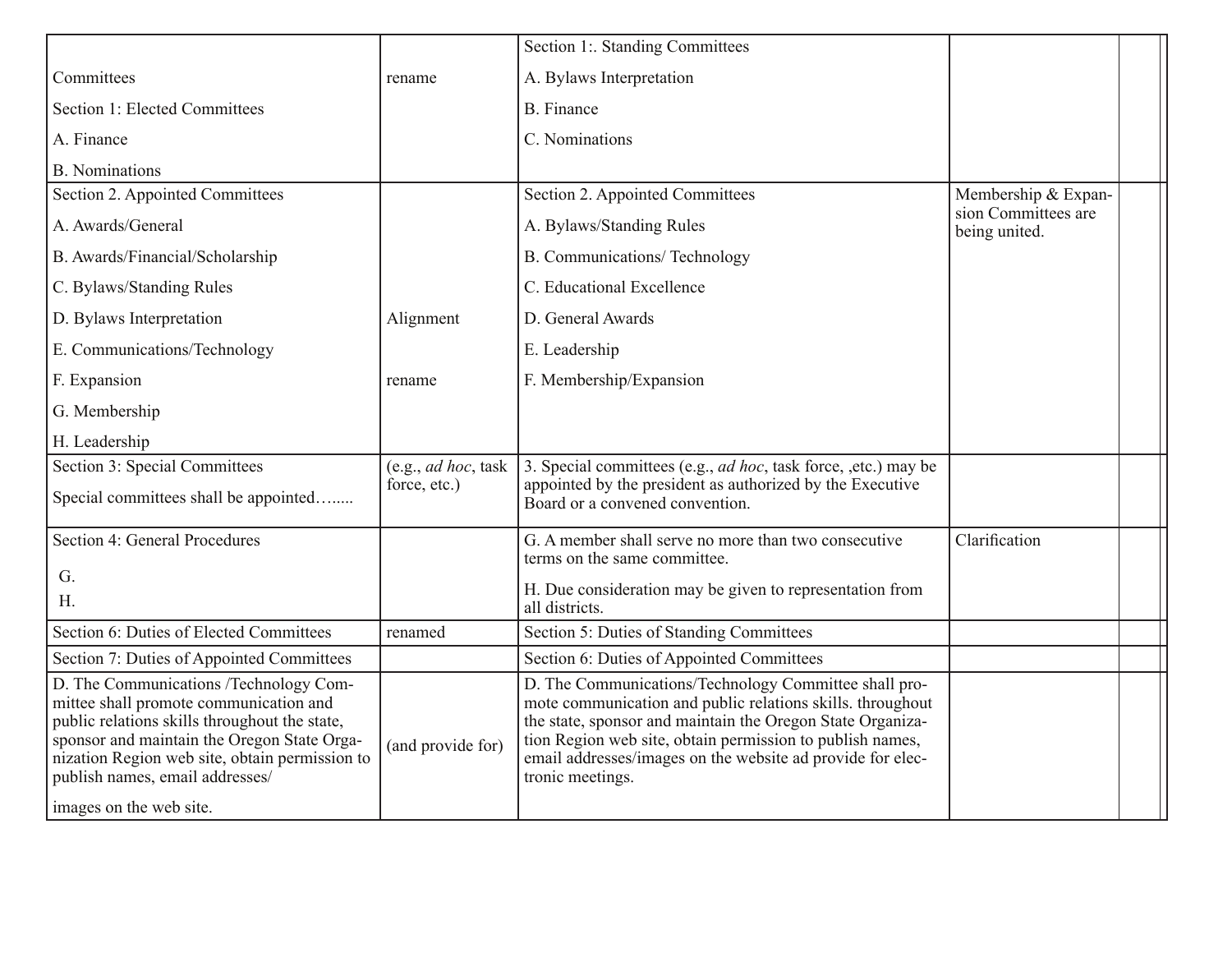| E. The Educational Excellence Committee<br>may represent the areas of Personal Growth<br>and Services/Literacy, Professional<br>Research                                                                                                          |                                                            | E. The Educational Excellence Committee may represent<br>the areas of Personal Growth, U.S. Forum, NGO/U.N. Liai-<br>son, Legislation, and International Projects & World Fellow-<br>ship.                                                                                                                                   | Alignment with Inter-<br>national titles.                                          |  |
|---------------------------------------------------------------------------------------------------------------------------------------------------------------------------------------------------------------------------------------------------|------------------------------------------------------------|------------------------------------------------------------------------------------------------------------------------------------------------------------------------------------------------------------------------------------------------------------------------------------------------------------------------------|------------------------------------------------------------------------------------|--|
| F. Leadership Development                                                                                                                                                                                                                         |                                                            |                                                                                                                                                                                                                                                                                                                              |                                                                                    |  |
| G. The Membership/Expansion Committee                                                                                                                                                                                                             | new name                                                   | G. The Membership/Expansion Committee shall be respon-<br>sible for supervising membership within the state, including<br>nominations, , elections, and inductions of state honorary<br>members, the Service of Remembrance and orientation pro-<br>grams. They shall also be responsible for expansion within<br>the state. |                                                                                    |  |
| H. The Scholarship/Financial Awards                                                                                                                                                                                                               | new name                                                   | H. The General Awards Committee                                                                                                                                                                                                                                                                                              |                                                                                    |  |
| Article IX: Areas of Activity<br>Section 4: Leadership Transition Retreat<br>A. A leadership transition retreat for incoming<br>and outgoing state officers and key personnel<br>shall be held in odd numbered years prior to<br>July 1 at a time | (to July 1)                                                | A. A leadership transition retreat for incoming and outgoing<br>state officers and key personnel shall be held in odd num-<br>bered years prior to assuming their duties and at a place<br>to be determined by the state president and the Leadership<br>Development Committee.                                              |                                                                                    |  |
| Article X: Awards<br>Section 1: Awards<br>A. One of the State Founders and State Presi-<br>dents Scholarships shall be awarded annually<br>in honor of Bernice Conoly.                                                                            | (Past Internation-<br>al<br>President)                     | A. One of the State Founders and State President's Scholar-<br>ships may be awarded annually in honor of Bernice Conoly,<br>Past International President.                                                                                                                                                                    |                                                                                    |  |
| <b>B.</b> General Awards                                                                                                                                                                                                                          |                                                            |                                                                                                                                                                                                                                                                                                                              |                                                                                    |  |
| f. Educational Achievement                                                                                                                                                                                                                        | new                                                        | f. Educational Achievement                                                                                                                                                                                                                                                                                                   |                                                                                    |  |
| e. Certificate of Appreciation                                                                                                                                                                                                                    |                                                            |                                                                                                                                                                                                                                                                                                                              |                                                                                    |  |
| Article XII<br>Section1. Bylaws<br>These Bylaws may be amended every four<br>years at a state convention.                                                                                                                                         | (four)                                                     | These Bylaws may be amended every two years at a state<br>convention.                                                                                                                                                                                                                                                        | Two-year revision<br>passed by OSO Exec-<br>utive Board in Sep-<br>tember 2020.    |  |
| Section 2. Standing Rules<br>Standing Rules may be adopted, amended, or<br>rescinded in odd-numbered years by a majori-<br>ty of those present.                                                                                                   | (in odd-numbered<br>years)<br>(at a state conven-<br>tion) | Standing Rules may be adopted, amended, or rescinded<br>every two years by a majority of those present at a state<br>convention.                                                                                                                                                                                             | Alignment with Inter-<br>national and the new<br>practice of two-year<br>revision. |  |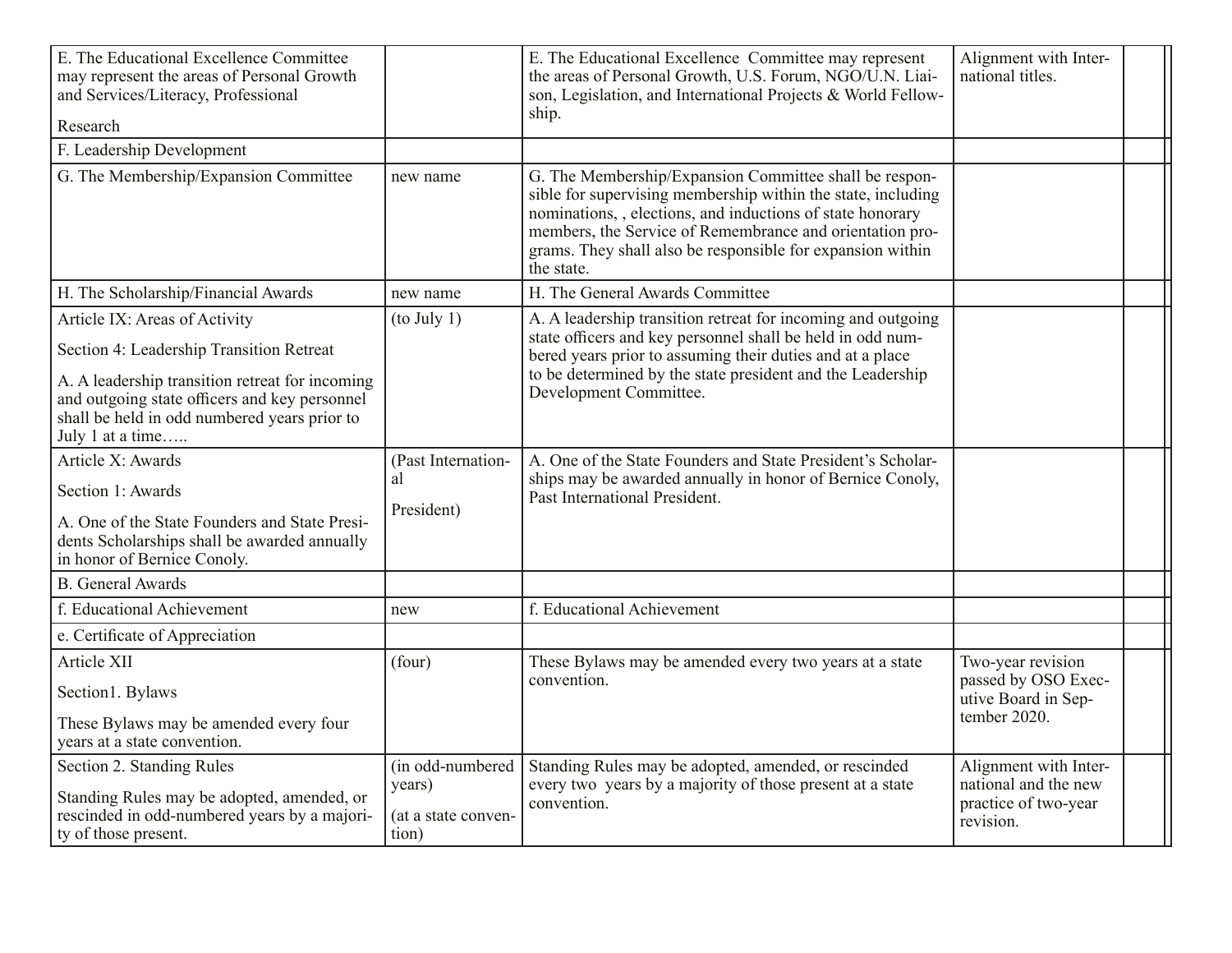| <b>OREGON STATE ORGANIZATION STANDING RULES</b><br><b>Proposed Revision 2021</b>                                                                                                                                                                   |                                                                                                     |                                                                                                                                                                                                           |                                                                                 |
|----------------------------------------------------------------------------------------------------------------------------------------------------------------------------------------------------------------------------------------------------|-----------------------------------------------------------------------------------------------------|-----------------------------------------------------------------------------------------------------------------------------------------------------------------------------------------------------------|---------------------------------------------------------------------------------|
| 1. Which now reads (quote current wording)                                                                                                                                                                                                         | 2. Be Amended<br>by putting pa-<br>rentheses around                                                 | 3. If adopted, would read:                                                                                                                                                                                | 4. Rationale                                                                    |
| I. Structure<br>A. Membership<br>3.e. Collegiate Members                                                                                                                                                                                           | new                                                                                                 | e. Upon graduation and obtaining a teaching job, the mem-<br>ber receives their first year's state dues waived and pays \$40<br>to International.                                                         | Recommendation<br>from Finance Com-<br>mittee                                   |
| <b>B.</b> Finances<br>1. The state annual dues shall be \$23 for active<br>members and \$13 for reserve members (2017-<br>2019). State dues will be raised \$1 every<br>biennium for the next 5 biennia beginning with<br>2013 and ending in 2023. | (\$23 to \$24)<br>$5$ to 4<br>(\$13 to \$14)<br>Delete (2017-<br>2019)<br>$(2023 \text{ to } 2021)$ | 1. The state annual dues shall be \$24 for active members and<br>\$14 for reserve members. State dues will be raised \$1 every<br>biennium for the next 4 biennia beginning with 2013 and<br>ending 2021. | Recommendation<br>from Finance Com-<br>mittee                                   |
| 7. b. Outside the state:<br>(1) The president shall receive lodging reim-<br>bursement for one-half the cost of a double<br>occupancy room when attending the Northwest<br>Regional Conf.                                                          | (N. W. Regional<br>Conference)                                                                      | (1) The president shall receive lodging reimbursement for<br>one-half the cost of a double occupancy room when attend-<br>ing an International Leadership Presidential training.                          | Recommendation<br>from Finance Com-<br>mittee                                   |
| 10. Chapter Treasurer's Bond:                                                                                                                                                                                                                      | (\$15 for the year<br>2019)                                                                         | 10. The chapter shall provide an annual bonding fee for the<br>Treasurer in the amount of \$10 a year.                                                                                                    | Recommendation<br>from Finance Com-<br>mittee                                   |
| C. Organization<br>1. New Chapters                                                                                                                                                                                                                 | (Membership)                                                                                        | a. The Membership/Expansion Committee                                                                                                                                                                     | Membership and<br><b>Expansion committees</b><br>become one under<br>new title. |
| E. State Meetings<br>1. g                                                                                                                                                                                                                          | (on)                                                                                                | 1.g. Sites for conventions should be near a North-South or<br>East-West highway.                                                                                                                          |                                                                                 |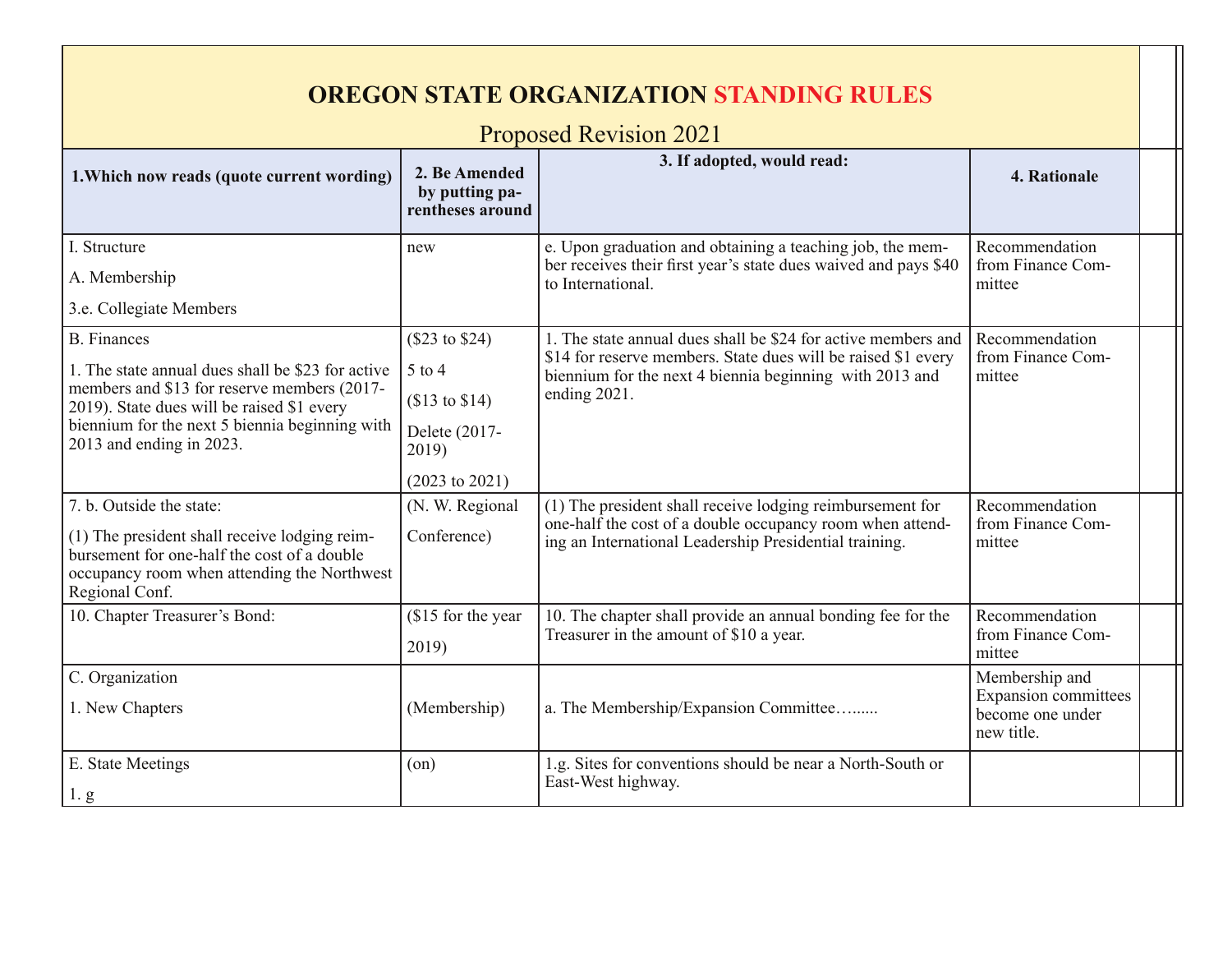| C. Communications/Technology Committee                                                          | new | C. Communications/Technology Committee                                                                                                                                                                        |  |
|-------------------------------------------------------------------------------------------------|-----|---------------------------------------------------------------------------------------------------------------------------------------------------------------------------------------------------------------|--|
| The entire text for this committee is being re-                                                 |     | The purpose of this committee shall be to provide and be<br>able to utilize media for the members of the                                                                                                      |  |
| vised to reflect the needs and trends in keeping<br>abreast of the changes in technology needed |     | organization, to communicate with each other, the Interna-<br>tional Organization, chapter leaders and chapter members.                                                                                       |  |
| for our and trends in keeping abreast of the<br>changes in technology needed for our            |     | 1. The committee shall be composed of at least three mem-<br>bers:                                                                                                                                            |  |
| changing society.                                                                               |     | a. A chair appointed by the president, who will facilitate<br>regular meetings of the committee, monitor, and assist each<br>of the sub committees as needed and provide annual reports<br>to the membership. |  |
|                                                                                                 |     | b. The Editor for print media will facilitate the production<br>and editing of the New Oregon Trail and any other print ma-<br>terials as may be developed by the committee or requested<br>by the officers.  |  |
|                                                                                                 |     | c. The Technology Coordinator will facilitate the utilization<br>of current technology.                                                                                                                       |  |
|                                                                                                 |     | d. All members of the committee shall have a vote in deci-<br>sions.                                                                                                                                          |  |
|                                                                                                 |     | 2. The role of Print media *paper or electronic) shall be to:                                                                                                                                                 |  |
|                                                                                                 |     | a. Explore ways to expand and modernize the use of print<br>media within the organization and to the public.                                                                                                  |  |
|                                                                                                 |     | b. Assist the officers and committee chairs in preparing re-<br>ports for the <i>New Oregon Trail</i> and other publications.                                                                                 |  |
|                                                                                                 |     | c. Encourage chapters to submit articles to the New Oregon<br>Trail and International publications.                                                                                                           |  |
|                                                                                                 |     | d. Maintain a history of the Oregon State Organization.                                                                                                                                                       |  |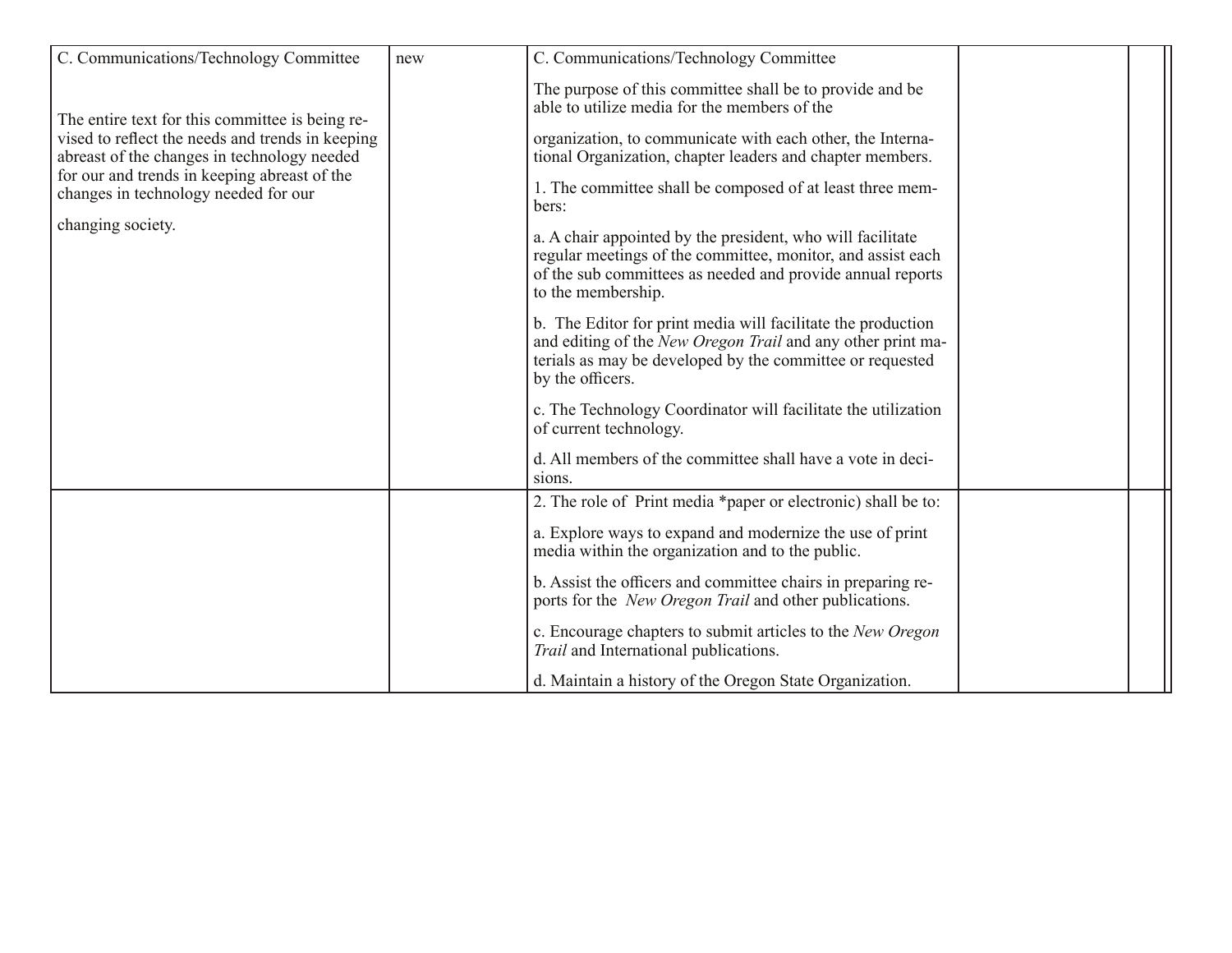|                                                                                                                                                                                                                                      |                                            | 3. The role of Technology media shall be to:<br>a. Explore ways to utilize existing technology and look to<br>ways to incorporate future technologies as they are devel-<br>oped.<br>b. Sponsor and keep up to date the Delta Kappa Gamma<br>Oregon State Organization Website.<br>c. Provide for electronic meetings of officers, committees,<br>chapters, and members.<br>d. Obtain permission to publish members' names, email<br>addresses/images on the website or in other appropriate state<br>materials.<br>e. Provide workshops and trainings in both print media use<br>and technology media use as needed. |                                   |  |
|--------------------------------------------------------------------------------------------------------------------------------------------------------------------------------------------------------------------------------------|--------------------------------------------|-----------------------------------------------------------------------------------------------------------------------------------------------------------------------------------------------------------------------------------------------------------------------------------------------------------------------------------------------------------------------------------------------------------------------------------------------------------------------------------------------------------------------------------------------------------------------------------------------------------------------|-----------------------------------|--|
| D. Expansion Committee                                                                                                                                                                                                               | deleted                                    |                                                                                                                                                                                                                                                                                                                                                                                                                                                                                                                                                                                                                       |                                   |  |
| D. Finance Committee<br>1. b. The mileage reimbursement will be \$.28<br>per mile after the first 60 miles traveled per<br>round trip. The President and Vice President<br>shall be exempt from the 60-mile round trip<br>deduction. | alignment<br>(after the<br>trip deduction) | D. Finance Committee<br>1.b. The mileage reimbursement will be \$.28 per mile.                                                                                                                                                                                                                                                                                                                                                                                                                                                                                                                                        | Recommendation of<br>Finance Com. |  |
| F. Leadership Development Committee                                                                                                                                                                                                  |                                            | E. Leadership Development Committee                                                                                                                                                                                                                                                                                                                                                                                                                                                                                                                                                                                   |                                   |  |
| G. Membership Committee                                                                                                                                                                                                              |                                            | F. Membership/Expansion Committee                                                                                                                                                                                                                                                                                                                                                                                                                                                                                                                                                                                     |                                   |  |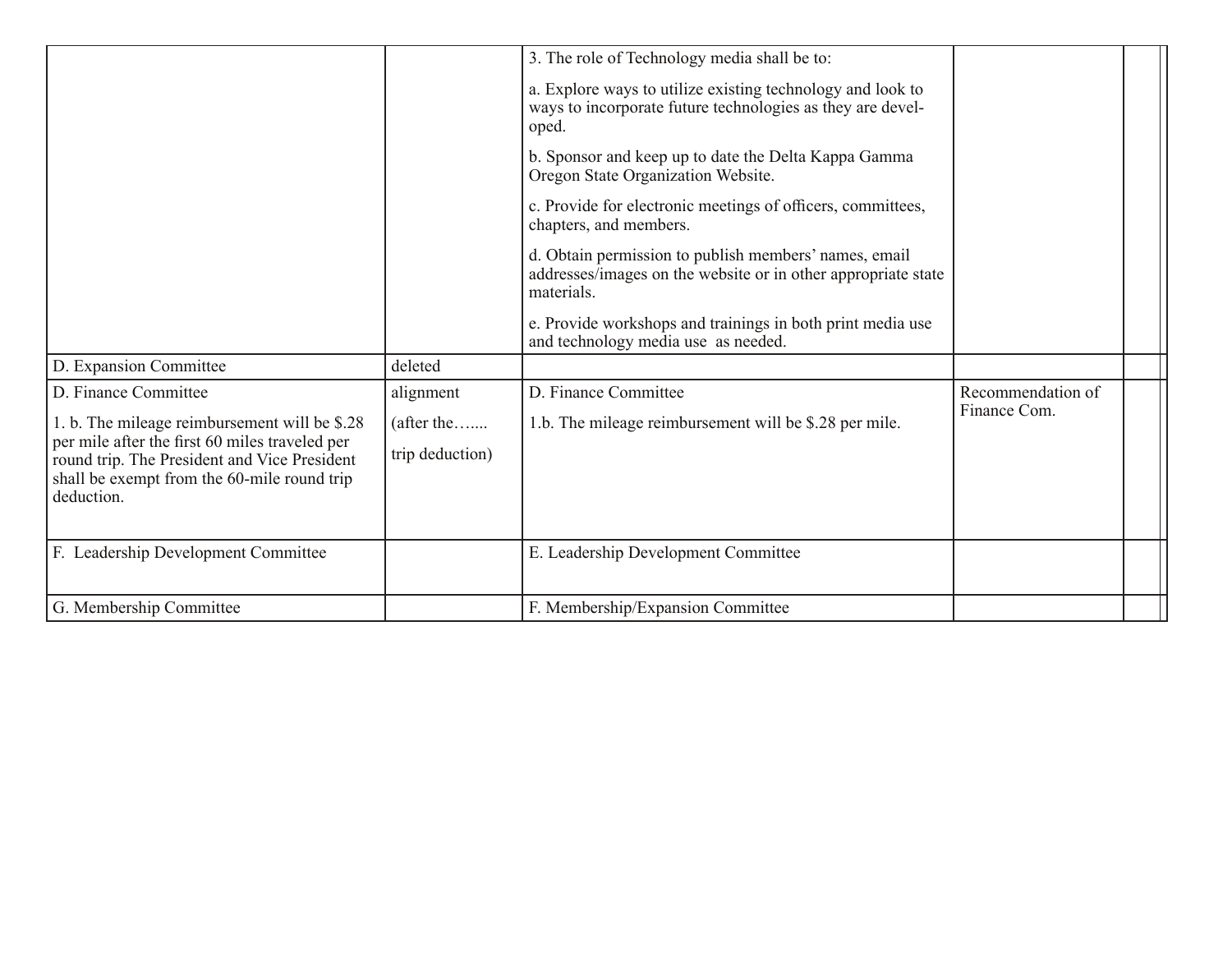|                                                                                                                                                                                                                                                                                                             | 1. The Membership/Expansion Committee shall:                                                                                                                                                                                                                                                                                   |                                           |  |
|-------------------------------------------------------------------------------------------------------------------------------------------------------------------------------------------------------------------------------------------------------------------------------------------------------------|--------------------------------------------------------------------------------------------------------------------------------------------------------------------------------------------------------------------------------------------------------------------------------------------------------------------------------|-------------------------------------------|--|
| The following points listed in column 3 are all<br>points of activities that currently exist in the                                                                                                                                                                                                         | a. Request from the state treasurer a current list of Oregon<br>State Organization membership.                                                                                                                                                                                                                                 |                                           |  |
| Standing Rules under the two titles of<br>Expansion and Membership on pages $6 \& 7$ of                                                                                                                                                                                                                     | b. Maintain all state materials related to membership and<br>induction paraphernalia.                                                                                                                                                                                                                                          |                                           |  |
| S.R.2019.                                                                                                                                                                                                                                                                                                   | c. Maintain a file of state honorary members.                                                                                                                                                                                                                                                                                  |                                           |  |
|                                                                                                                                                                                                                                                                                                             | d. Prepare a script and program booklet for the Service                                                                                                                                                                                                                                                                        |                                           |  |
|                                                                                                                                                                                                                                                                                                             | of Remembrance at state convention/conference.                                                                                                                                                                                                                                                                                 |                                           |  |
|                                                                                                                                                                                                                                                                                                             | e. Assist the state president/and or District Coordinator in<br>administering the Member Field Services Program for chap-<br>ters considering dissolution.                                                                                                                                                                     |                                           |  |
|                                                                                                                                                                                                                                                                                                             | f. Recommend the organization of new chapters when and<br>where advisable.                                                                                                                                                                                                                                                     |                                           |  |
|                                                                                                                                                                                                                                                                                                             | g. If approval of a new chapter is approved, the committee<br>will proceed in the process of development, induction, and<br>installation of said new chapter.                                                                                                                                                                  |                                           |  |
|                                                                                                                                                                                                                                                                                                             | 2. Committee members shall be reimbursed for shared costs<br>with a sponsoring chapter if one exists or with the state.                                                                                                                                                                                                        |                                           |  |
|                                                                                                                                                                                                                                                                                                             | 3. The committee chair shall attend an appropriate workshop<br>if one is offered.                                                                                                                                                                                                                                              |                                           |  |
| H. Nominations Committee                                                                                                                                                                                                                                                                                    | G. Nominations Committee                                                                                                                                                                                                                                                                                                       |                                           |  |
| I. Educational Excellence Committee<br>3. Assist chapters in presenting programs and<br>distributing information and materials about<br>the international projects: i.e., World Fellow-<br>ship,<br>Golden Gift, Schools for Africa, Support-<br>ing Early-career Educators, Educators Book<br>Awards, etc. | H. Educational Excellence Committee<br>3. Assist chapters in presenting programs and distributing<br>information and materials about the international projects:<br>i.e., World Fellowship, U.S. Forum, DKG Ignite, Supporting<br>Early-career Educators, Schools for Africa, NGO/UN Liai-<br>son, Educators Book Awards, etc. | Alignment with Inter-<br>national titles. |  |
| K. General Awards Committee                                                                                                                                                                                                                                                                                 | J. General Awards Committee                                                                                                                                                                                                                                                                                                    |                                           |  |
| c. A written and signed letter from a member or<br>a chapter must be received for these nominees<br>no later than March 15.                                                                                                                                                                                 | c. The Oregon DKG Achievement Award Nomination Form,<br>filled out by a member or a chapter, must be received by the<br>State Service Awards Committee no later than March 15.                                                                                                                                                 |                                           |  |